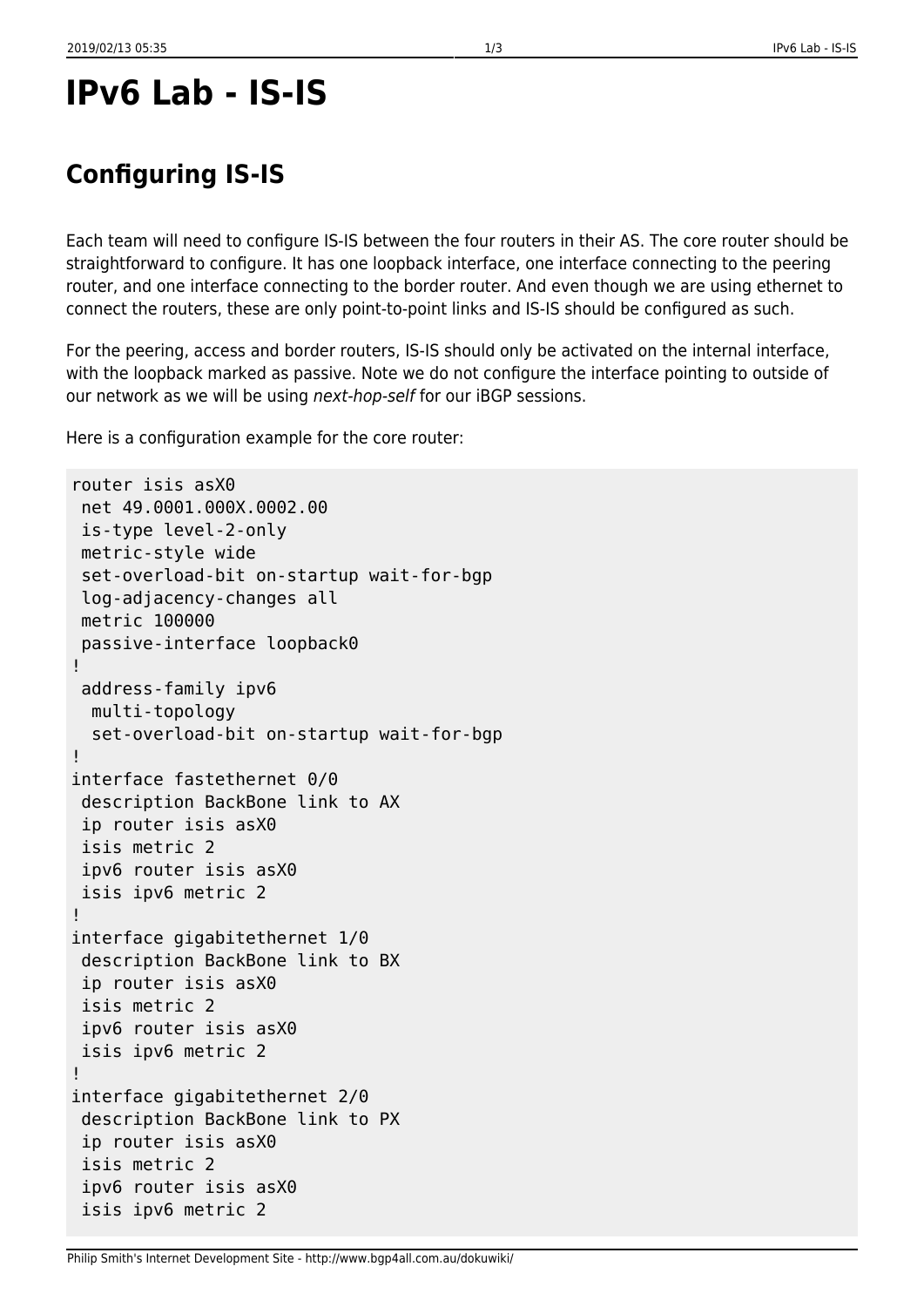!

For the routers with connections outside the local autonomous system, we have to be very careful not to enable IS-IS on those external links. Nor do we need to carry those external link addresses in IS-IS. So do not enable IS-IS on an interface unless the router at the other end of that link is part of your own autonomous system.

Once IS-IS is working inside your autonomous system, check that you can reach all other routers inside your AS. Easiest way to test this it to ping the IPv4 and IPv6 loopback addresses from each router. Does it all work? If not, what could be wrong?

#### **IS-IS on Point-to-Point Ethernet Links**

We need to modify IS-IS's behaviour on point-to-point broadcast media links, such as Ethernet, when there are only two devices on that media. If we declare such a situation to be point to point, then IS-IS does not try and determine a designated router; furthermore, there will be an improvement/simplification in SPF calculations and memory requirements on the router.

Those router teams which have IS-IS configured over an Ethernet interface should now convert IS-IS to point-to-point mode, for example:

```
interface fastethernet 0/0
   isis network point-to-point
```
The link is now treated like a point-to-point serial connection.

#### **Ping Test**

Check the routes via IS-IS. Make sure you can see all the networks within your AS. Ping all loopback interfaces within your AS. Use the "show isis neighbor" and "show ip[v6] route" commands. If you cannot see the other routers in your AS, you will not be able to bring up BGP in the next steps.

#### **Telnet source address**

Most Network Operators use the router Loopback address for administrative purposes as well as the anchor point for their network's iBGP sessions. In this step we will configure telnet so that it uses the loopback interface as the source address for all telnet packets (IPv4 and IPv6) originated by the router.

ip telnet source-interface loopback 0

To check that this has worked, telnet from your router to a neighbouring router and then enter the "who" command. You will see that you are logged in, and the source address will be displayed. For example, using telnet from C1 to B1 gives: